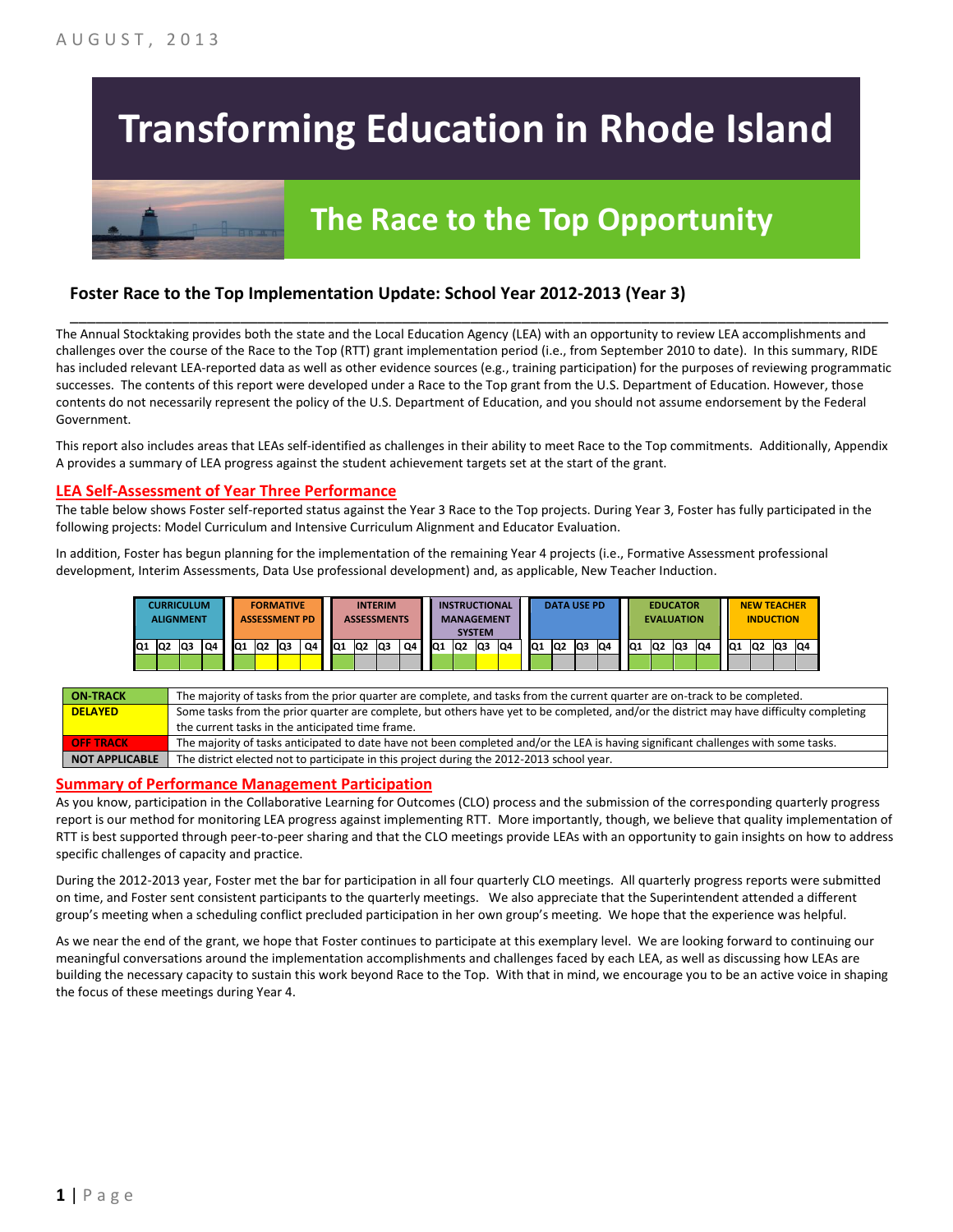#### **System of Support 1: Standards and Curriculum**

Based on the quarterly progress reports submitted by Foster, as well as participation in additional applicable activities through the end of the 2012- 2013 school year, we have assessed the district as 'on track (green),' 'delayed (yellow),' 'off track/at risk (red)', or 'not applicable (grey) on each of the Year 3 System of Support 1 scope of work tasks for Race to the Top. This assessment is reflected in the table below. Please note that further description of these statuses can be found on page one of this report.

RIDE would like to commend Foster on its efforts to expand and deepen educator and administrator knowledge of the Common Core State Standards (CCSS). In its progress reports, Foster noted that they held monthly faculty meetings where at least one-hour was devoted to CCSS professional development. Additionally, grade-level professional development meetings were held each Tuesday during the school year.

Foster has made significant progress against implementing a guaranteed and viable curriculum aligned to the new Common Core State Standards. During the 2012-2013 school year, Foster reported that their grade-level curricula has been aligned to the Common Core State Standards, and that all lesson plans now include these standards. We are pleased to note that Foster met with their regional partners, Glocester and Foster-Glocester, monthly to prepare joint rubrics and to ensure alignment between the K-12 curriculums.

We commend Foster on their work in this area, and are happy to hear that the tri-district collaboration has been helpful. In the upcoming school year, we look forward to hearing about the tri-district strategic plan, as well as the successes and challenges that Foster is experiencing in implementing their aligned curriculum.

| <b>Intensive Curriculum Alignment and Model Curriculum Development</b>                                                                                                                                                                                    |                    | Year 3:SY12-13                          |                |                |  |  |  |
|-----------------------------------------------------------------------------------------------------------------------------------------------------------------------------------------------------------------------------------------------------------|--------------------|-----------------------------------------|----------------|----------------|--|--|--|
|                                                                                                                                                                                                                                                           | Q <sub>1</sub>     | Q <sub>2</sub>                          | Q <sub>3</sub> | Q <sub>4</sub> |  |  |  |
| Develop and communicate a multi-year Transition Plan for the Common Core State Standards implementation, including clear<br>expectations for school level transition benchmarks and a plan for developing a curriculum aligned to the CCSS in grades K-12 |                    | Modify as Modify as Modify as<br>needed | needed         | needed         |  |  |  |
| ldentify opportunities for educators to work collaboratively to deepen understanding of CCSS (e.g. Common Planning Time, grade<br>level team, department meetings, faculty meetings)                                                                      | A                  | Modify as Modify as Modify as<br>needed | needed         | needed         |  |  |  |
| Create implementation plan, including the identification of aligned resources, to support roll out of new curricula                                                                                                                                       | $\mathbf{\Lambda}$ | Modify as Modify as Modify as<br>needed | needed         | needed         |  |  |  |
| Develop curriculum aligned to the Common Core State Standards, including participation in Dana Center curriculum writing and<br>leadership sessions (if applicable)                                                                                       | ^                  | x                                       | X              |                |  |  |  |

*\*Please note: the 'x' in the above table represents the anticipated completion timeline set by RIDE, not when the district completed the task. Additionally, for further clarification on the criteria used to select each status, consult the description on page one of this report.*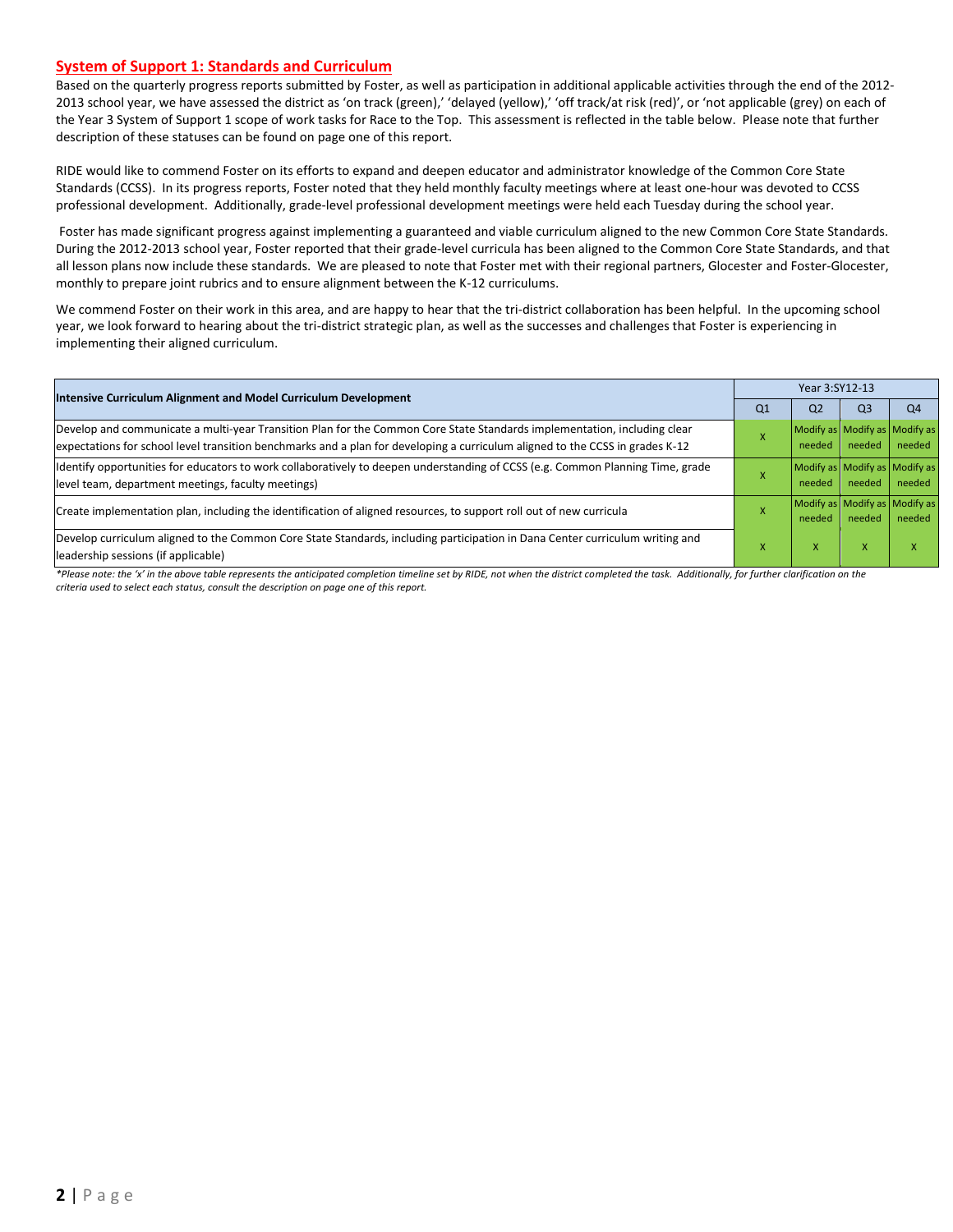#### **System of Support 2: Instructional Improvement Systems**

During the 2012-2013 school year, Foster chose not to implement the four Race to the Top projects in System of Support 2. Based on the quarterly progress reports submitted by Foster, as well as participation in additional applicable activities through the end of the 2012-2013 school year, we have assessed the district on each of the Year 3 scope of work tasks for those applicable projects.

During the 2012-2013 school year, Foster did not implement the Formative Assessment online professional development modules. In their quarterly progress update report, Foster noted that they work with the Glocester and Foster-Glocester regional teams to prepare formative assessments and to integrate these into their work but that they were unable to participate in the online professional development training during the past school year. We hope that these issues have been resolved, and look forward to Foster's participation in Year 4.

Foster submitted the school year 2012-2013 teacher-course-student data and completed initial configuration of the Instructional Management System so that educators could access the curriculum and assessment tools. While the district attended initial training on the Interim Assessments as well as the Instructional Management System, they did not feel they had enough information to roll out these initiatives during Year 3. At this time, the district's plans for implementation are unclear; we welcome any questions, and hope that we can be of assistance to Foster as they plan for implementation of the Interim Assessments at a scale appropriate to their district's needs in Year 4.

Foster will participate in the Data Use professional development training in the 2013-2014 school year. In preparation, the district has determined the school data leadership team participants and has selected training dates.

In the upcoming CLO sessions, we look forward to hearing about the Foster's plans for implementing these new initiatives. Additionally, looking ahead towards the PARCC assessment, we hope to hear more from districts about how these initiatives are supporting their transition to the common core.

| Interim Assessments (accessed via the Instructional Management System)                                                                                                                  |             |                 |                                                            |    |
|-----------------------------------------------------------------------------------------------------------------------------------------------------------------------------------------|-------------|-----------------|------------------------------------------------------------|----|
|                                                                                                                                                                                         | Q1          | Q <sub>2</sub>  | Q3                                                         | Q4 |
| Develop protocols or expectations regarding the use of interim assessment to inform instruction including timelines for<br>administration and process for scoring and reporting results |             |                 |                                                            |    |
| Send LEA-determined facilitators to RIDE provided training on both the Fixed-Form assessment tool and the test-building tool                                                            | Fixed Form  | Test<br>Builder |                                                            |    |
| Train of educators in the LEA on the administration and use of interim assessments utilizing RIDE-trained facilitators                                                                  |             |                 |                                                            |    |
| Administration of Interim Assessments in selected grades and content area(s)                                                                                                            | $1st$ Fixed | $2^{nd}$ Fixed  | 3 <sup>rd</sup> Fixed<br>Form Test   Form Test   Form Test |    |

| <b>Instructional Management System (IMS)</b>                                                                                                                                                              |                                         | Year 3:SY12-13 |                               |                |  |  |  |
|-----------------------------------------------------------------------------------------------------------------------------------------------------------------------------------------------------------|-----------------------------------------|----------------|-------------------------------|----------------|--|--|--|
|                                                                                                                                                                                                           | Q <sub>1</sub>                          | Q <sub>2</sub> | Q <sub>3</sub>                | Q <sub>4</sub> |  |  |  |
| Designate an LEA data steward to support decision making around data collections and systems implementation and to provide input  <br>and feedback on data initiatives through designated representatives | As needed As needed As needed As needed |                |                               |                |  |  |  |
| Maintain data quality standards of local student information systems and upload local assessment data and program information as<br>required by RIDE in a timely manner                                   |                                         | x              | $\overline{\phantom{a}}$<br>x | x              |  |  |  |
| Following RIDE training, LEA Administrative Users and LEA Trainers configure the IMS for educator use and to provide end users with<br>access and training needed to utilize the IMS for daily activities |                                         | X              | $\lambda$                     | X              |  |  |  |
| Deepen the understanding and use of the IMS among all educators                                                                                                                                           |                                         | X              | $\lambda$                     | X              |  |  |  |

| 'Data Use' Professional Development                                                                                             |        | Year 3:SY12-13 |        |                   |  |  |  |
|---------------------------------------------------------------------------------------------------------------------------------|--------|----------------|--------|-------------------|--|--|--|
|                                                                                                                                 | Q1     | Q <sub>2</sub> | Q3     | Q <sub>4</sub>    |  |  |  |
| In coordination with RIDE, select 'Data Use' training dates for each cohort of schools, as applicable                           |        |                |        | Year 2            |  |  |  |
| Identify and provide RIDE with the leadership team members from each school who will participate in Year 2 training cohorts, as |        |                |        | Year <sub>2</sub> |  |  |  |
| applicable                                                                                                                      |        |                |        |                   |  |  |  |
| Following 'Data Use' professional development, identify district and school practices to sustain and deepen data use and        | Year 1 | Year 1         | Year 1 | Year 1            |  |  |  |
| collaboration                                                                                                                   |        |                |        |                   |  |  |  |

\* Please note that, for this project, 'year 1' refers to cohort 1 taking place during the 2012-2013 school year, and 'Year 2' refers to cohort 2 taking place during the 2013-2014 school year.

| [Formative Assessment Professional Development Modules (accessed via the Instructional Management System)         |         |                |                         |                |
|-------------------------------------------------------------------------------------------------------------------|---------|----------------|-------------------------|----------------|
|                                                                                                                   |         | Q <sub>2</sub> | Q <sub>3</sub>          | O <sub>4</sub> |
| lidentify facilitators who will support the implementation of formative assessment practices in daily instruction |         |                |                         | SY13-14        |
| Coordinate participation of educators in training modules and communities of practice                             | SY12-13 |                | SY12-13 SY12-13 SY13-14 |                |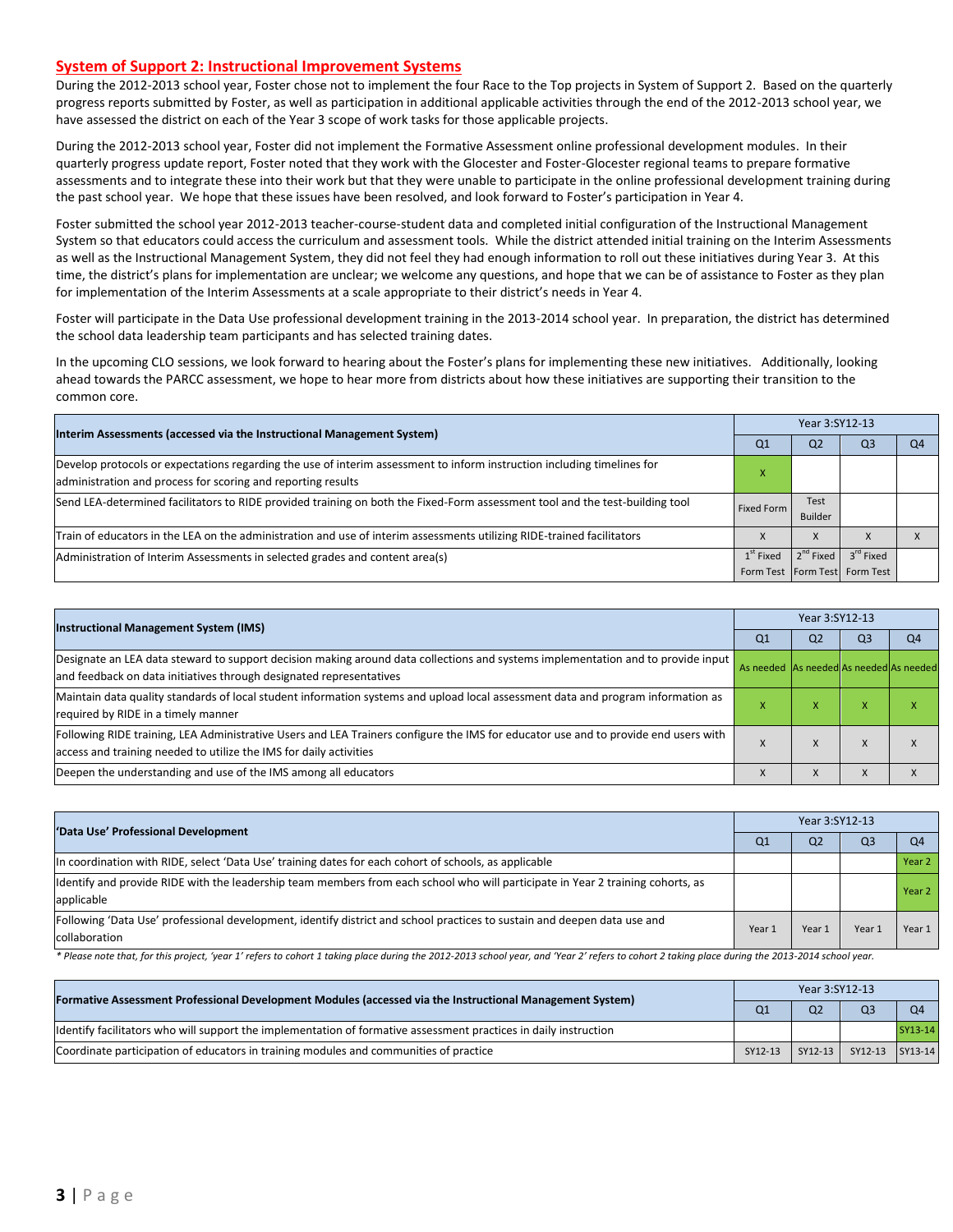#### **System of Support 3: Educator Effectiveness**

During the 2012-2013 school year, Foster fully implemented all components of System of Support 3 - the Rhode Island model for teacher and building administrator evaluations; and final effectiveness ratings for all teachers and building administrators have been submitted to RIDE using the Educator Performance and Support System. Based on the quarterly progress reports submitted by Foster, as well as participation in additional applicable activities through the end of the 2012-2013 school year, we have assessed the district on each of the Year 3 scope of work tasks for Educator Evaluation.

In their quarterly progress update report, Foster noted that their 2011-2012 implementation of educator evaluation was very successful. The district built on that success when developing their Student Learning Objectives in the 2012-2013 school year. To support the educator evaluation implementation process, Foster continued to work with a part-time educator evaluation coordinator. Additionally, the district leveraged gradelevel and faculty meetings to ensure that educators felt comfortable and informed about the Rhode Island Model and changes to the model.

During the 2012-2013 school year, Foster evaluators participated in all required training activities. Additionally, the district noted that they attended a half-day professional development on the Educator Performance and Support System (EPSS). The district has also started to register/attend training in preparation for the 2013-2014 school year. Looking ahead, RIDE would like to remind the district of their responsibility to ensure that all personnel responsible for evaluating both teachers and building administrators participate in applicable training activities.

As we enter into the final year of the Race to the Top grant, RIDE encourages Foster to continue to engage their CLO peers in thinking about continuous support for evaluation implementation, as well as how evaluation data is being used to identify professional development needs.

| <b>Educator Evaluation</b>                                                                                                          |                      |                                 | Year 3:SY12-13 |                   |
|-------------------------------------------------------------------------------------------------------------------------------------|----------------------|---------------------------------|----------------|-------------------|
|                                                                                                                                     | Q <sub>1</sub>       | Q <sub>2</sub>                  | Q <sub>3</sub> | Q4                |
| Participate in educator evaluation model design, development and refinement feedback opportunities                                  | x                    | x                               | X              | X                 |
| Identify District Evaluation Committee members, responsible for monitoring the implementation of the system and providing           |                      |                                 |                | x                 |
| recommendations to LEA leadership teams                                                                                             |                      |                                 |                |                   |
| ldentify individuals who will serve as primary and, if applicable, secondary/complementary evaluators                               |                      |                                 |                | X                 |
| Send all required evaluators to RIDE-provided evaluator training on model; Send evaluators and system administrators to training on |                      |                                 | Mid-year       | Mid-year          |
| the Educator Performance Support System (EPSS) data system                                                                          |                      |                                 | half-day       | half-day          |
|                                                                                                                                     |                      |                                 | training       | training          |
| Examine LEA Policies and Contracts for Challenges; where applicable, consider memorandums of understanding or contract renewal      | $\mathsf{x}$         | x                               | $\mathsf{x}$   | x                 |
| language which will support district implementation of evaluations                                                                  |                      |                                 |                |                   |
| Create a plan for the appropriate use of funds to support implementation of educator evaluation system                              |                      |                                 |                | X                 |
| Complete required components of RI Model for educator and building administrator evaluations                                        |                      |                                 |                | <b>EOY Report</b> |
|                                                                                                                                     | SLO <sub>s</sub> and | Midyear                         | Midyear        | R.                |
|                                                                                                                                     | Goals                | Conference Conference Summative |                |                   |
|                                                                                                                                     |                      |                                 |                | rating            |
| Submit evaluation data and documentation (e.g. component and summative level ratings, verified rosters); provide other requested    | X                    | X                               | X              | X                 |
| information to support RIDE research and system improvement                                                                         |                      |                                 |                |                   |
| Use Evaluation Data to identify individual and school/district-wide professional development needs and act on those needs           |                      |                                 | $\mathsf{x}$   | $\mathsf{x}$      |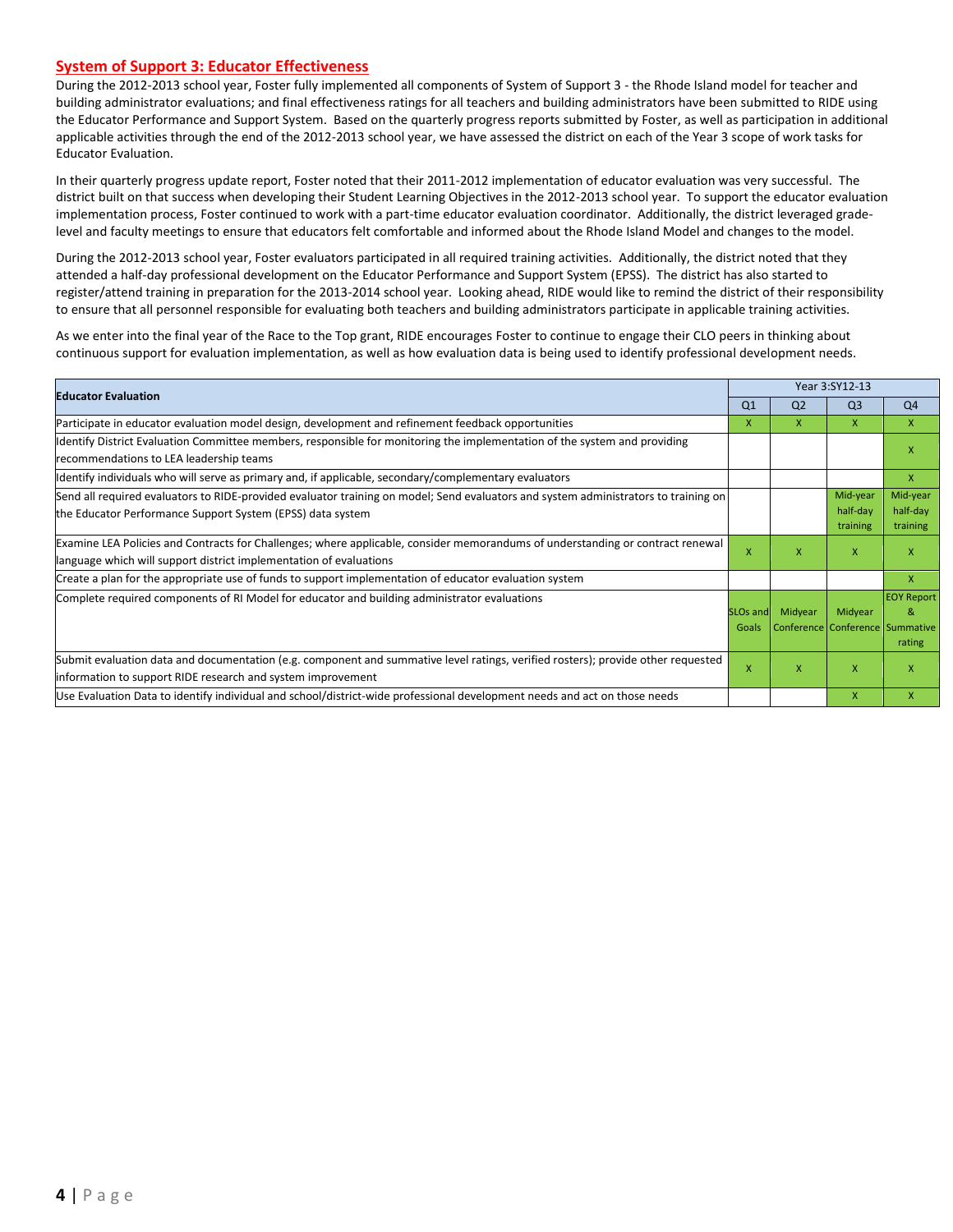#### **System of Support 4: Human Capital Development**

During the 2012-2013 school year, Foster did not have any new teachers; therefore, the district did not participate in the Beginning Teacher Induction program.

In their quarterly progress update report, Foster indicated that they plan to add four new teachers to their staff. Additionally, Foster has continued their utilization of SchoolSpring for recruitment of staff on an as needed basis.

In the upcoming CLO sessions, RIDE looks forward to engaging in a deeper conversation around the revisions that Foster and other LEAs have made to their hiring policies, timelines, and processes in order to support broader human capital initiatives including recruitment of highly qualified and diverse candidates and providing data-driven induction support to beginning teachers.

| <b>Beginning Teacher Induction</b>                                                                                                                                                        |                | Year 3:SY12-13 |                |           |  |  |  |
|-------------------------------------------------------------------------------------------------------------------------------------------------------------------------------------------|----------------|----------------|----------------|-----------|--|--|--|
|                                                                                                                                                                                           | Q <sub>1</sub> | Q <sub>2</sub> | Q <sub>3</sub> | <b>O4</b> |  |  |  |
| If applicable, recommend potential Induction Coaches to RIDE                                                                                                                              |                |                |                |           |  |  |  |
| Review and revise hiring policies, timelines and processes in order to support appropriate and timely projections for anticipated hires<br>requiring induction coach services             |                |                | X              |           |  |  |  |
| Provide RIDE with list of beginning teachers who will receive Induction Coach support in a timely manner in order to ensure that all<br>beginning teachers have coaching                  | ∧              |                |                |           |  |  |  |
| Participate in RIDE-provided information opportunities in order to learn about induction coach program                                                                                    |                |                |                |           |  |  |  |
| Provide feedback to RIDE on the development and integration of existing mentorship programs into a sustainable, instructionally-<br>lfocused state or district-wide Induction Coach model |                |                | X              |           |  |  |  |

The contents of this report were developed under a Race to the Top grant from the U.S. Department of Education. However, those contents do not necessarily represent the policy of the U.S. Department of Education, and you should not assume endorsement by the Federal Government.